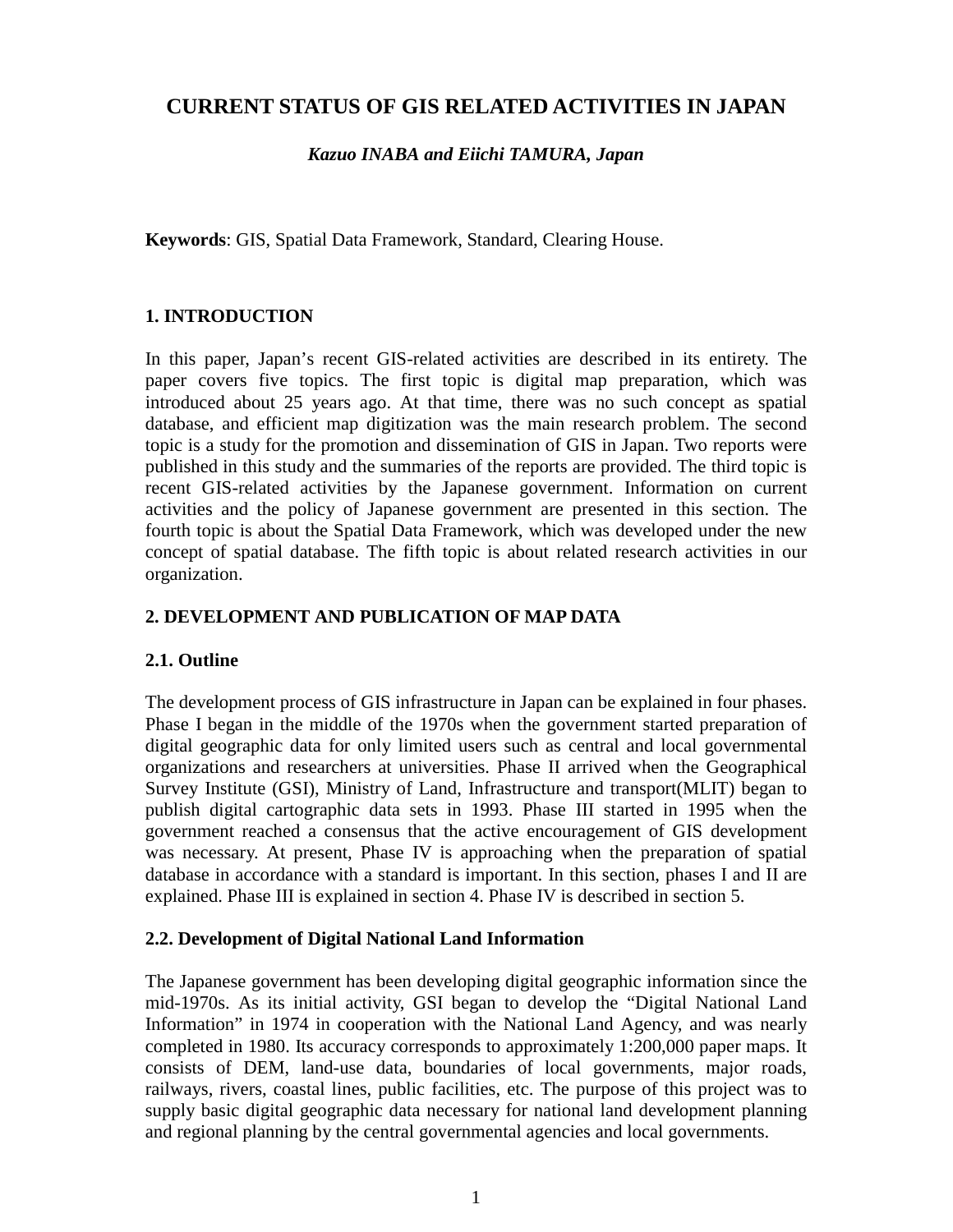It has also prepared the "Detailed Digital Land Use Data" to support the policy making of building land administration in collaboration with the Economic Affairs Bureau of MOC since 1981. It is a data set of grid cells for land use (10m square on the ground) for three major metropolitan areas (Tokyo area, Osaka area, and Nagoya area), and each area is surveyed repeatedly every 5 years.

These data sets have been highly reputed for they have enabled quantitative analysis of national land. However, they have been specially prepared for administrative purposes, therefore they have not been disclosed to the public but used only by administrators within the central and local governments and researchers at universities.

## **2.3. Publication of Digital Geographic Information**

In June 1993, GSI launched into the publication of digital cartographic data sets called the "Digital Map Series". It was extremely epoch-making. Since then, the variation and number of published digital cartographic data and software that apply those data have increased, and as a result, people have gradually come to recognize the benefits of geographic information.

Nine kinds of "Digital Map Series" are available at present. They are "Digital Map 10000 (total)," "Digital Map 25000 (shore lines and administrative boundaries)," "50 m mesh (elevation)," "250 m mesh (elevation)," "1 km mesh (elevation)," "1 km mesh (average elevation)," "Digital Map 25000(Map Image)," "Digital Map 2500(Spatial Data Framework)," and "Digital Map 200000 (shore lines and administrative boundaries)". They are text files and distributed via CD-ROM with simple software for quick browsing of the image of inside data. A detail explanation of "Digital Map 2500 (Spatial Data Framework)" is given in section 5.

# **3. STUDY FOR THE PROMOTION AND DISSEMINATION OF GIS**

Today, the Japanese government is making great efforts towards the development and utilization of GIS, recognizing the necessity and important role of GIS in this highly advanced communications-oriented society.

In order to establish new strategies related to GIS, during 1995-96, the headquarters of MOC and GSI have jointly organized the GIS Research Committee which comprises of several professors.

# **3.1. First Report**

The First Report by the Committee was presented on February 2, 1996. The title of the report is "Plans for the Development of National Spatial Data Framework throughout Japan". Its contents are summarized as follows.

#### 3.1.1. Urgent need for preparation of a National Spatial Data Framework

The growth of the "Information Highway" makes it all but impossible to ignore the fact that we have truly entered the computer age, or age of information. Aside from the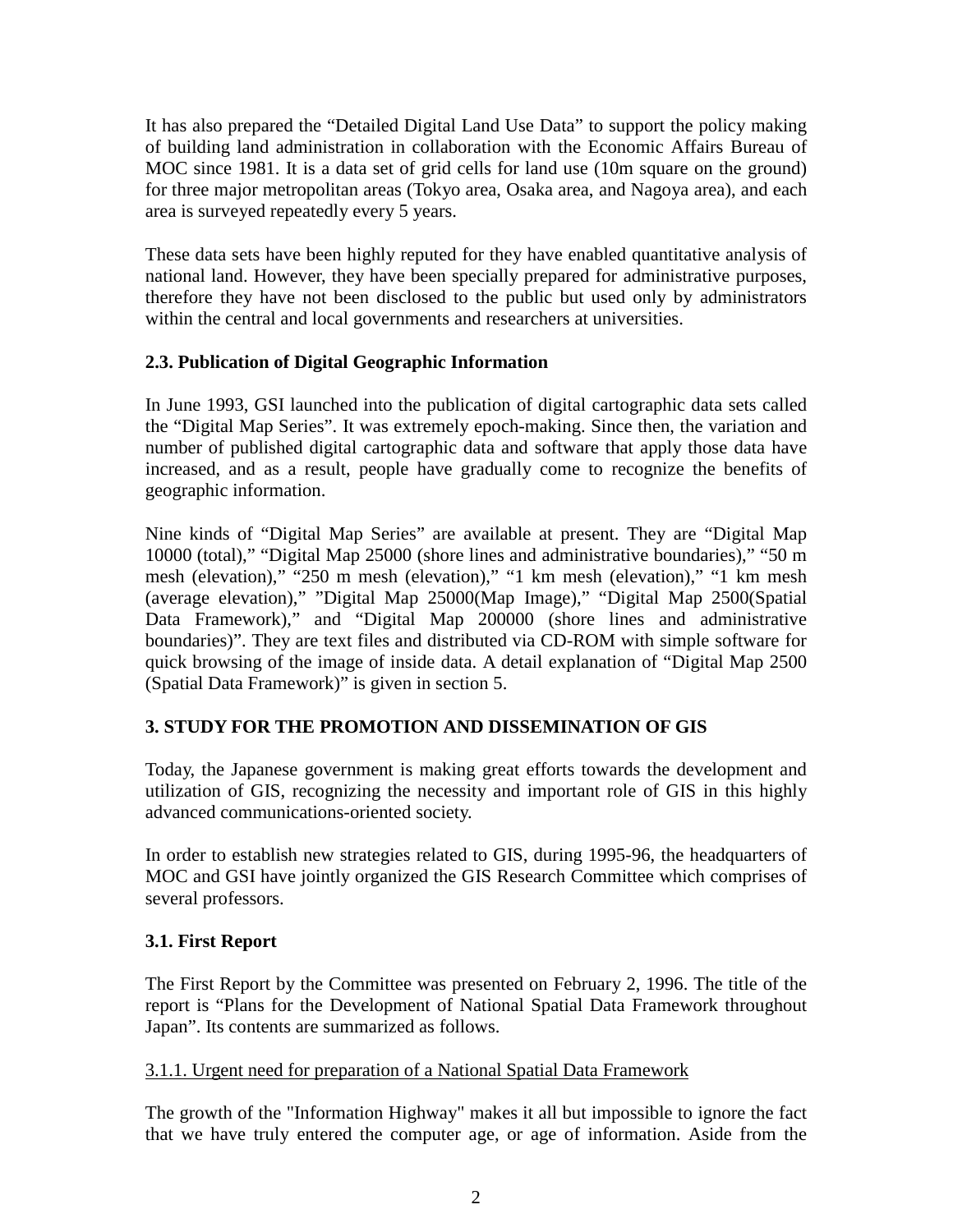novel aspects of the information highway, this era offers an unprecedented opportunity to maximize efficiency in social areas.

Yet most attention has been focused on the popular aspects of the highway. An equally important factor is the "National Spatial Data Framework". The Spatial Data Framework, which uses geographic information as a base, deals in all data that can be classified geographically.

#### 3.1.2. Spatial Data Framework needs to be standardized

It is essential to standardize the Spatial Data Framework in order to ensure efficiency and accessibility in the following three areas.

a) Standardization of the National Spatial Data Framework

As some public organizations have already made electronic maps, it is highly likely that some will prepare the Spatial Data Framework suited to their unique needs. It is needed to standardize Metadata, which indicates Spatial Data specifications in detail. This standardization, which will be easily referred to, will make it possible for users to judge whether or not it meets their unique needs.

#### b) Standardization of Geo-reference

In order to correspond Spatial Data to geographic locations, it is necessary to give precise axis coordinates of latitude and longitude.

Most Spatial Data indicates addresses in conventional form. Therefore, it is necessary to shift to geo-reference standards, using an address-matching system which replaces conventional addresses with coordinates.

c) Standardization of Software

In GIS, which processes Spatial Data, there are various systems at work; these systems are developed to meet individual user needs. However, certain basic functions are used in all systems in common, regardless of user interest. In all probability, standardizing these basic functions would help to broaden the appeal of GIS, thereby promoting its use.

#### 3.1.3. Spatial Data Framework promotion policy

#### a) Sponsorship of the Spatial Data Framework

MOC is expected to take a leading role in promoting the preparation and standardization of the Spatial Data Framework. GSI, which is under MOC jurisdiction, is responsible for the country's basic map information, as well as public facilities, such as the nation's roads and rivers. In this endeavor, the Ministry of Construction should work closely with a team of other government agencies.

Support will also be offered to regional public offices which, in order to improve their administrative services, will be called upon to prepare minute Spatial Data Framework.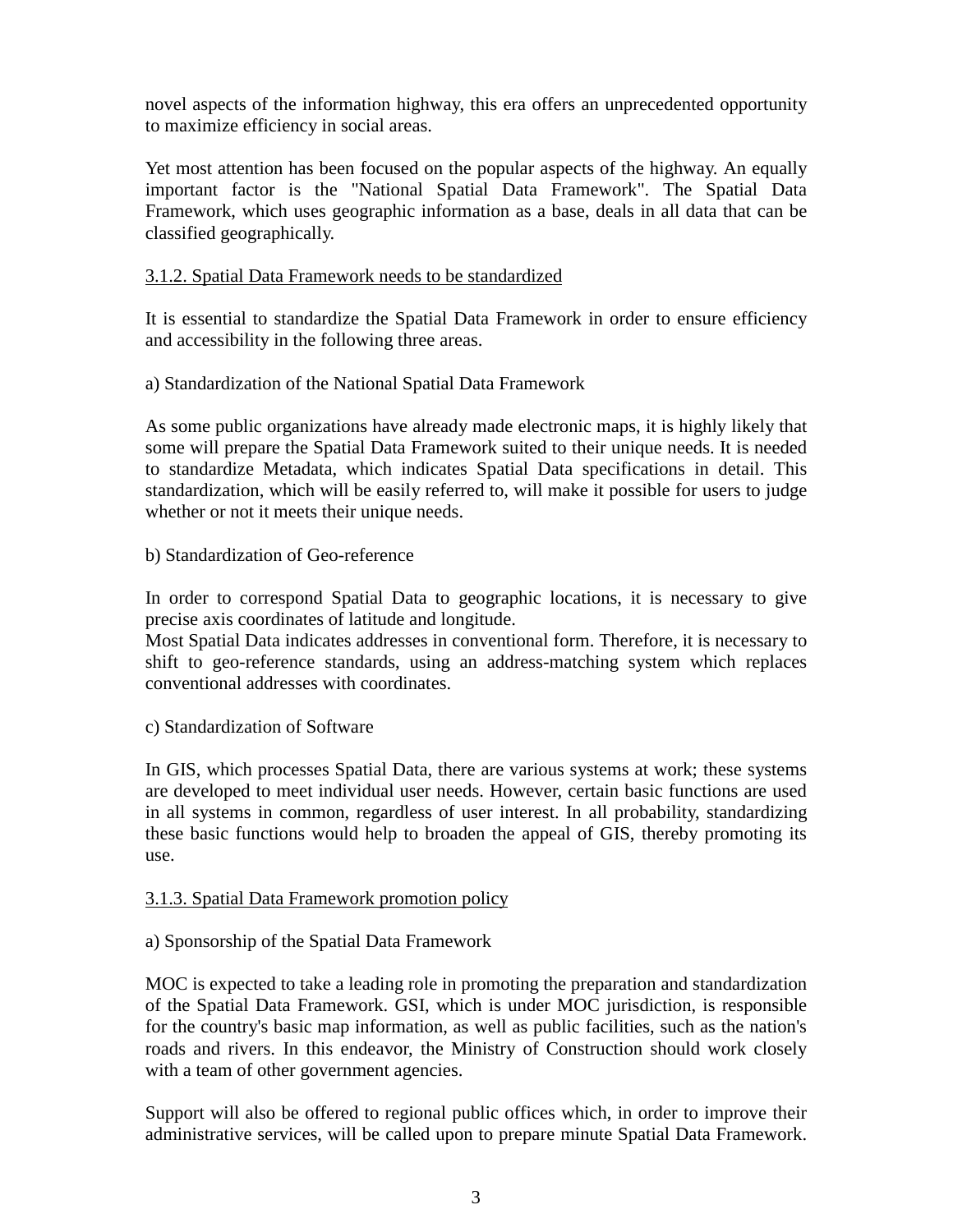To lighten the financial burden of these offices, there will be cost-sharing plans among Spatial Data Framework users, along with financial support from the government.

b) Building a system of information exchange

A system of information exchange, which will link users and data suppliers in one network, is a viable method with which to address user inquiries. Such a system, referred to as "Clearinghouse," enables users to properly locate and utilize the Spatial Data Framework.

#### c) Renewal of the Spatial Data Framework

If the Spatial Data Framework is to be effective in the long run, it will need to be modified or renovated as the need arises. This and other options will require a new framework for the maintenance and administration of the Spatial Data Framework.

#### d) Financing the preparation of the Spatial Data Framework

Apart from the initial large investment of money, the Spatial Data Framework will also require funding for management, maintenance, and ongoing modifications. The government should ensure that funds are allocated not only in this endeavor, but also in the basic promotion of the Spatial Data Framework throughout the country.

#### e) International standard

As the growth of information systems or the worldwide web is creating a new era in which people can access information in real time regardless of distance, an international standard on geographic information must be sought. To this end, Japan is participating in the international standardization activity of the ISO (International Organization for Standardization) on GIS. Such participation in international standardization projects, as well as close cooperation with domestic fields such as business and academia, should be supported and encouraged continuously.

f) Conversion of accomplished concept

The Spatial Data Framework will, in the foreseeable future, eliminate the need for paper to be used to transmit information formally; instead, information, such as maps or any paper documents, will be transmitted electronically. Aside from being more efficient, such changes will serve to promote the use of Spatial Data Framework.

g) Preparation of an information communication network

In order to expand the utilization of GIS, there is a pressing need for the preparation of a high capacity information communication network, such as the optical fiber network.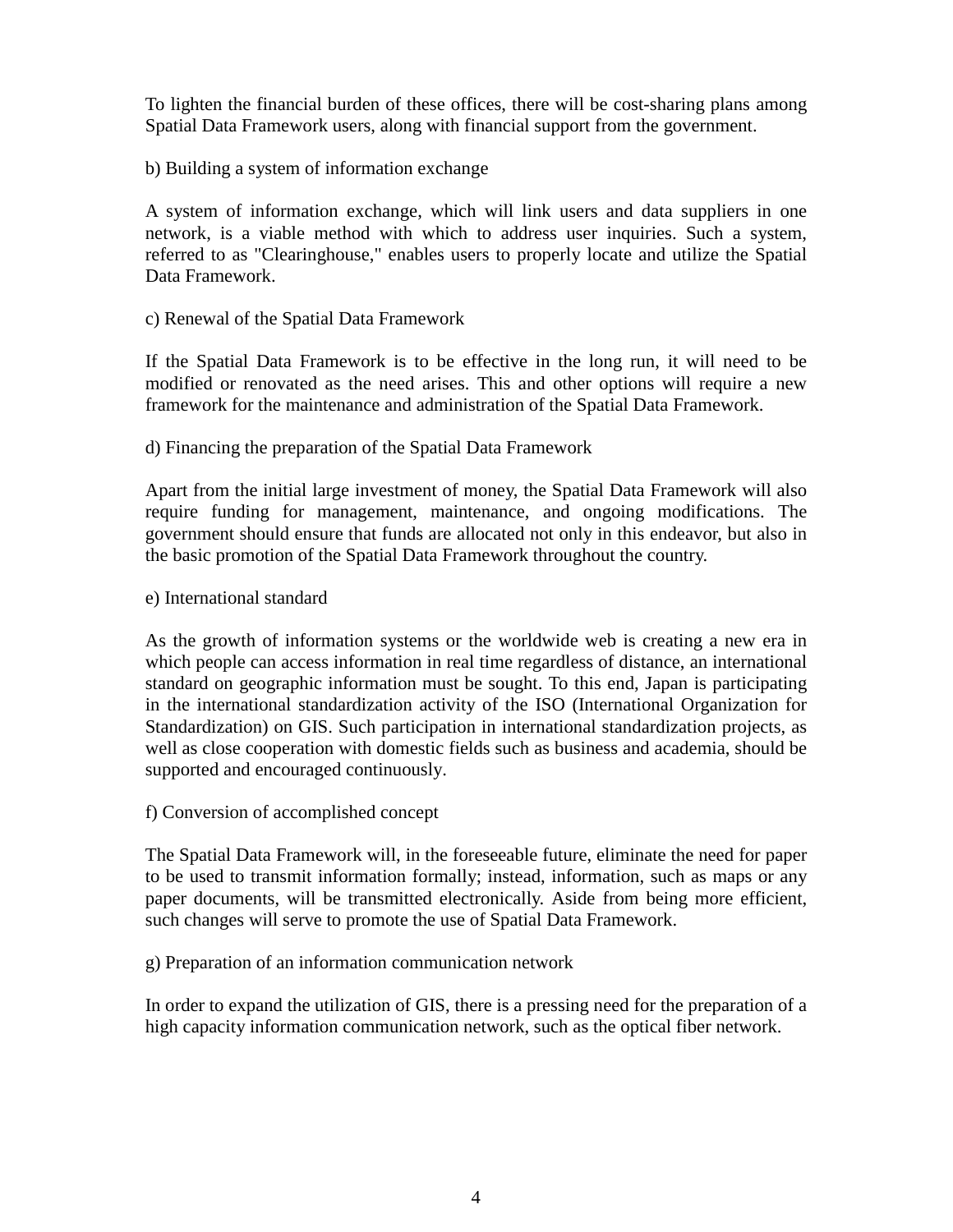## **3.2 Second Report**

The Second Report was disclosed on May 30 the same year, which states:

## 3.2.1. Need for GIS introduction

GIS is the most important information system that utilizes the rapidly-developing Information Highway. It is indispensable for executing high quality administrative services in diverse fields such as registration affairs, supplying administrative information to the citizens, information exchange among administrative organizations and regional inhabitants, and crisis management in the case of a disaster.

In order to guarantee a rich and comfortable social life, and to realize effective and highly transparent administration, administrative organizations should immediately establish Spatial Data Infrastructure and tackle appropriate measures for the importation of GIS .

#### 3.2.2. Administrative measures to be taken place

Spatial Data Infrastructure is so important in the era of the Information Highway that official bodies, such as GSI, facility administrators, local governments, and public utility enterprises, should take the lead to develop it. It is necessary for the central and local governments to discuss the establishment of a new framework for the effective revision of Spatial Data Infrastructure that can be achieved automatically through their respective routine activities, so as to assure the mutual utilization of revised information.

Besides, in order to secure mutual and flexible use of various informations, it is essential to standardize metadata and location referencing by liaisoning with international standardizing activities.

Government, local governments, and the private sector should widely recognize that spatial data, which are prepared by themselves under the proper standards, have important meaning as infrastructure, and should open it to the public. In order to obtain information on the existence of these data and share their benefits, a system that connects data creators, managers, and users via network, namely a clearinghouse, should be established.

Measures for the accelerating the positive utilization of GIS by administrative organizations, development of a high-speed communication network, and necessary legal institutions should be discussed.

It is desirable that GSI, together with other governmental organizations, local governments, and facility administrators, promote the preparation of the Spatial Data Framework, and complete it for the most part by the beginning of the 21st century.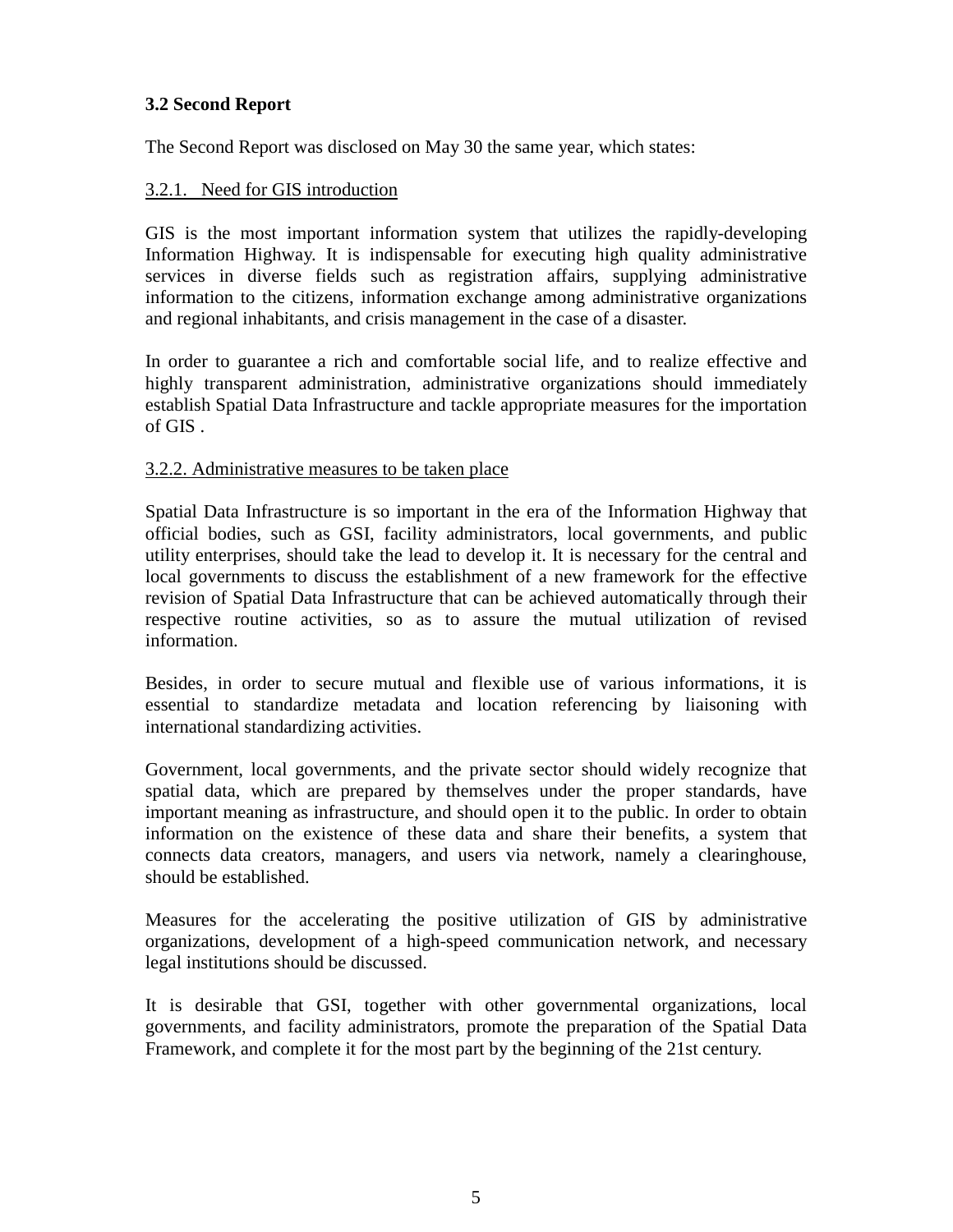## 3.2.3. Immediate actions for the promotion of the above-mentioned measures

In order to promote the policy so that it can be dealt with smoothly, it is necessary to start a model pilot project to encourage the understanding and popularization of GIS and Spatial Data Infrastructure, clarify institutional and technical issues for the promotion of mutual utilization of Spatial Data Infrastructure, and take measures to solve those issues.

Through these reports, the Committee clearly indicated the importance of GIS for the development of society, and the government was requested to make increased efforts towards the development of Spatial Data Infrastructure and standardization of spatial data for GIS.

# **4. RECENT GIS-RELATED ACTIVITIES BY THE JAPANESE GOVERNMENT**

## **4.1. Liaison Committee of Ministries and Agencies Concerned with GIS**

A Liaison Committee of Ministries and Agencies Concerned with GIS was established in September 1995 to promote the efficient development and effective utilization of GIS within the Government with the close cooperation among the Ministries and Agencies. The Cabinet Councilor's Office, Cabinet Secretariat, was designated as the secretariat of the Liaison Committee, and assisted by the Geographical Survey Institute (GSI) and the National Land Agency (NLA). The Committee has two task force groups, i.e. Spatial Data Framework Task Force Group and Basic Spatial Data Task Force Group, each of which has a few working groups to discuss more specific topics in detail.

#### **4.2. Long-term Plan for the Development of NSDI in Japan**

The Liaison Committee developed a Long-term Plan in 1996 for the development of NSDI in Japan. The Plan specifies actions to be taken by the Government during a twophase period starting in 1996 up to the beginning of the 21st century. The first phase focuses on the definition of NSDI in Japan as well as standardization of metadata and clarifying the roles of the central government, local governments, and the private sector, rather than actual spatial data development. The implementation of NSDI including spatial data development for NSDI is expected to take place in the second phase. Approximately three years have been designated for each phase, i.e., first phase (1996- 99) and second phase (1999-2001).

# **4.3. Pilot Study by Local Governments for the Implementation of the Long-term Plan**

The definition of NSDI, one of the main subjects of the first phase of the Long-term Plan, requires intensive research on the availability, utilization, restriction and distribution of maps and spatial data in local governments, because they develop and maintain most of spatial data sets in Japan. GSI and NLA are conducting a collaborative pilot study in fiscal year(FY) 1997 with four local governments to do such research. The main topics of the pilot study include: which spatial data item should be included in the Spatial Data Framework of the Japanese SDI; who should develop and maintain such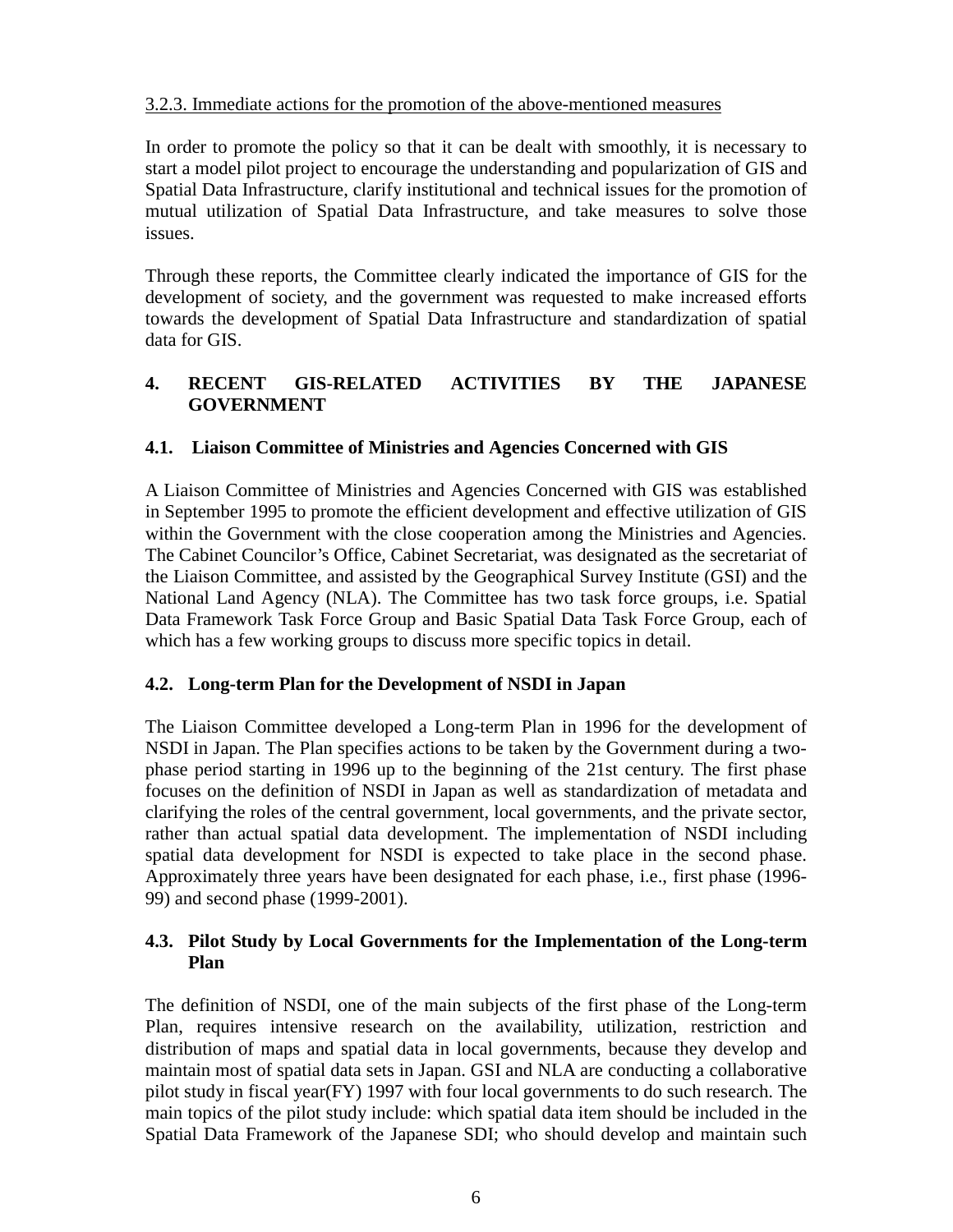data items; and which information would be most suitable for indirect georeferencing. The result of this pilot study was summarized in Interim Report of the Long-term Plan at the end of FY 1997. Additional Ministries, i.e., the Ministry of International Trade and Industry (MITI), the Ministry of Posts and Telecommunications (MPT), and the Ministry of Home Affairs (MHA) joined the pilot study in FY 1998 starting in April 1998. The research topics of these Ministries in the pilot study are as follows: MITI will develop new information systems with GIS and foster related industries; MPT will focus on the development of a spatial data search engine through computer networks, spatial data encryption methods to protect private information, and spatial data compression for efficient data distribution; and MHA will investigate technological and institutional issues of local governments related to NSDI development. The results of these pilot studies were incorporated into the final report of the first phase of the Longterm Plan, which will direct the implementation of NSDI during the second phase.

# **4.4. Interim Report on the Implementation of the Long-term Plan**

The Committee compiled an interim report on the activities during the first two years of the first phase of the Long-term Plan. The report reviews the subjects specified in the Long-term Plan and the actions actually taken by the Committee. It also clarified the issues to be focused on by the Committee during the last year of the first phase. The report was published and distributed to the public at the end of March 1998.

# **4.5. Final Report of the First Phase**

The Committee adopted the Final Report of the First Phase of the Long-term Plan on March 30, 1999. The Final Report entitled "Standards and Development Plan of National Spatial Data Infrastructure" includes two standards of Japanese NSDI (i.e., a technical standard that is based on ISO/TC211 standard drafts, and a list of data items adopted as the framework data) and a development plan for the second phase of the Long-term Plan.

The technical standard included in the Final Report was developed through collaborative research between the Geographical Survey Institute and 53 private companies during the three-year research period starting 1996 and second phase is now continuing(explained below). Table 1 shows the list of data items for the Japanese framework data.

| <b>Geodetic Control Points</b> | National and Public GCPs                            |  |
|--------------------------------|-----------------------------------------------------|--|
| Elevation                      | <b>DEMs</b>                                         |  |
| Transportation                 | Road Network, Road Boundary, Railroad Network       |  |
| Rivers, Coastlines             | River Network, River Boundary, Coastlines, Low Tide |  |
| Land                           | Parcel Boundary, Forest Boundary                    |  |
| <b>Building</b>                | Public Building, Privately Owned Building           |  |
| Georeference                   | Geographic Names, Address, Administration Boundary, |  |
|                                | Census Boundary, Standard Cells                     |  |

| <b>Table 1.</b> List of Data Items for Spatial Data Framework |
|---------------------------------------------------------------|
|---------------------------------------------------------------|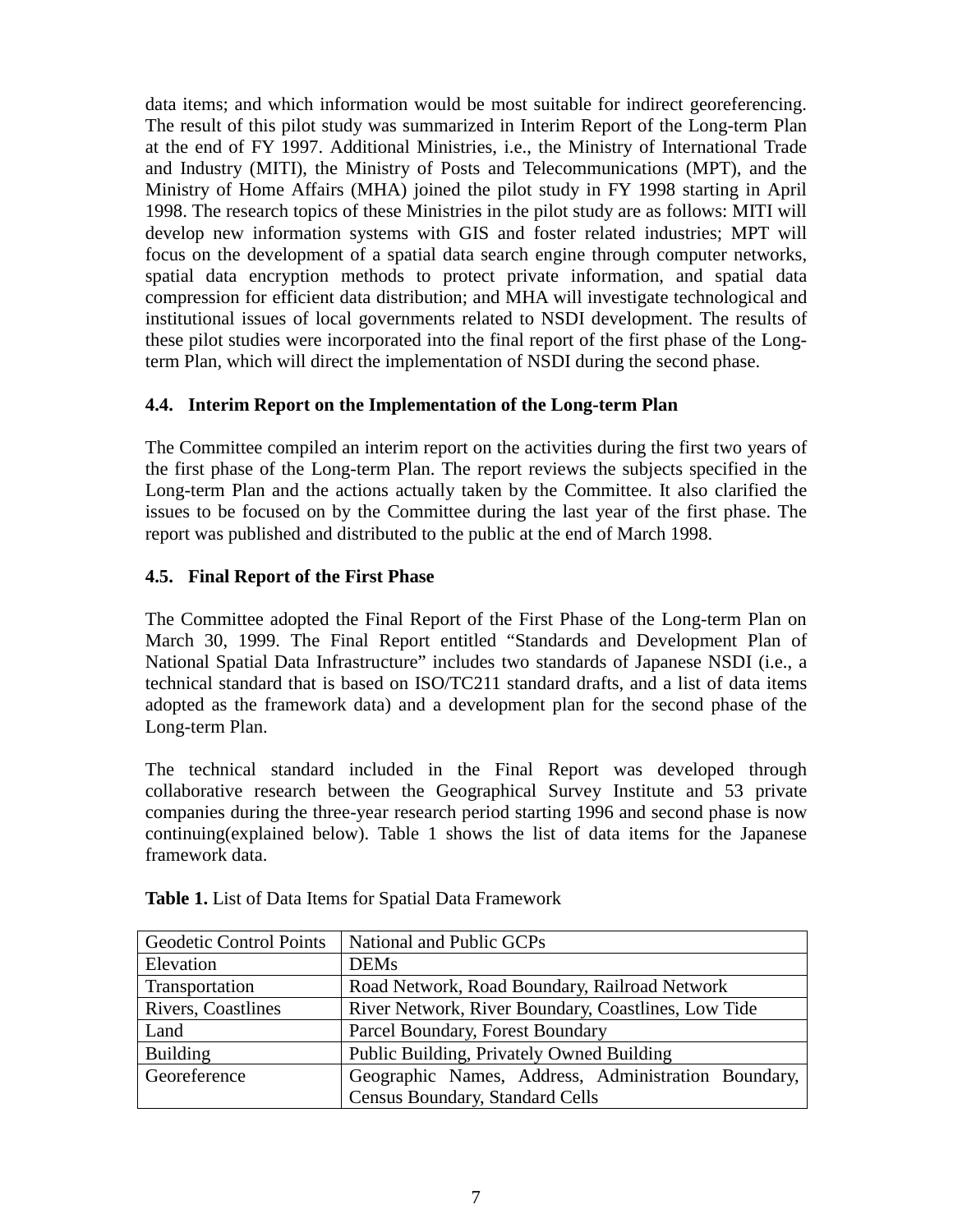## **5. PREPARATION OF SPATIAL DATA FRAMEWORK\***

Together with these activities, GSI has prepared a new type of digital cartographic data sets called a Spatial Data Framework(SDF). There are two types of SDF. One is SDF2500 which is for city planning area for all of Japan, the other is SDF25000 which is for whole Japan.

#### **5.1. SDF2500**

Table 2 indicates the content of SDF2500.

| <b>Item</b>                   | Data structure         | <b>Attribute</b>          |
|-------------------------------|------------------------|---------------------------|
| Administrative boundary and   | Polygon, arc, point    | Administrative code, name |
| coastline ('Cho-Chomoku'      |                        | of each municipality      |
| and 'O_Aza' (municipal        |                        |                           |
| section) as the minimum area  |                        |                           |
| units                         |                        |                           |
| <b>Block</b>                  | Polygon, arc           | Block code ('Ban')        |
| Road line network             | Vector, network        | Name of each road         |
| Road center line, boundary    | Vector                 | Name of each road         |
| of road and sidewalk,         |                        |                           |
| boundary of road site         |                        |                           |
| (national highways only)      |                        |                           |
| River center line, boundary   | Vector, polygon        | Name of each river        |
| of each river site (only for  |                        |                           |
| major rivers)                 |                        |                           |
| Railways and stations         | Vector, point          | Name of each railway and  |
|                               |                        | station                   |
| Inland water area, other      | Polygon                | Name of each area         |
| specific area (park, airport) |                        |                           |
| Buildings (only for central   | Raster image, polygons | Code and name of each     |
| districts)                    | of public buildings    | public building           |

Table 2. Contents of the Spatial Data Framework 2500

Data development area for each year is as follows.

| Year          | Area                     | <b>Progress</b> |
|---------------|--------------------------|-----------------|
|               |                          | Percentage      |
| FY1995        | 13,286 $km^2$            | 13.78%          |
| FY1996        | 5,866 $km^2$             | 19.86%          |
| FY1997        | 12,116 $km^2$            | 32.42%          |
| FY1998        | 12,377 $km^2$            | 45.25%          |
| FY1999        | $27,478$ km <sup>2</sup> | 73.75%          |
| <b>FY2000</b> | $25,320$ km <sup>2</sup> | 100.0%          |

The characteristics of these data sets are that they:

1. are structured by several very simple items;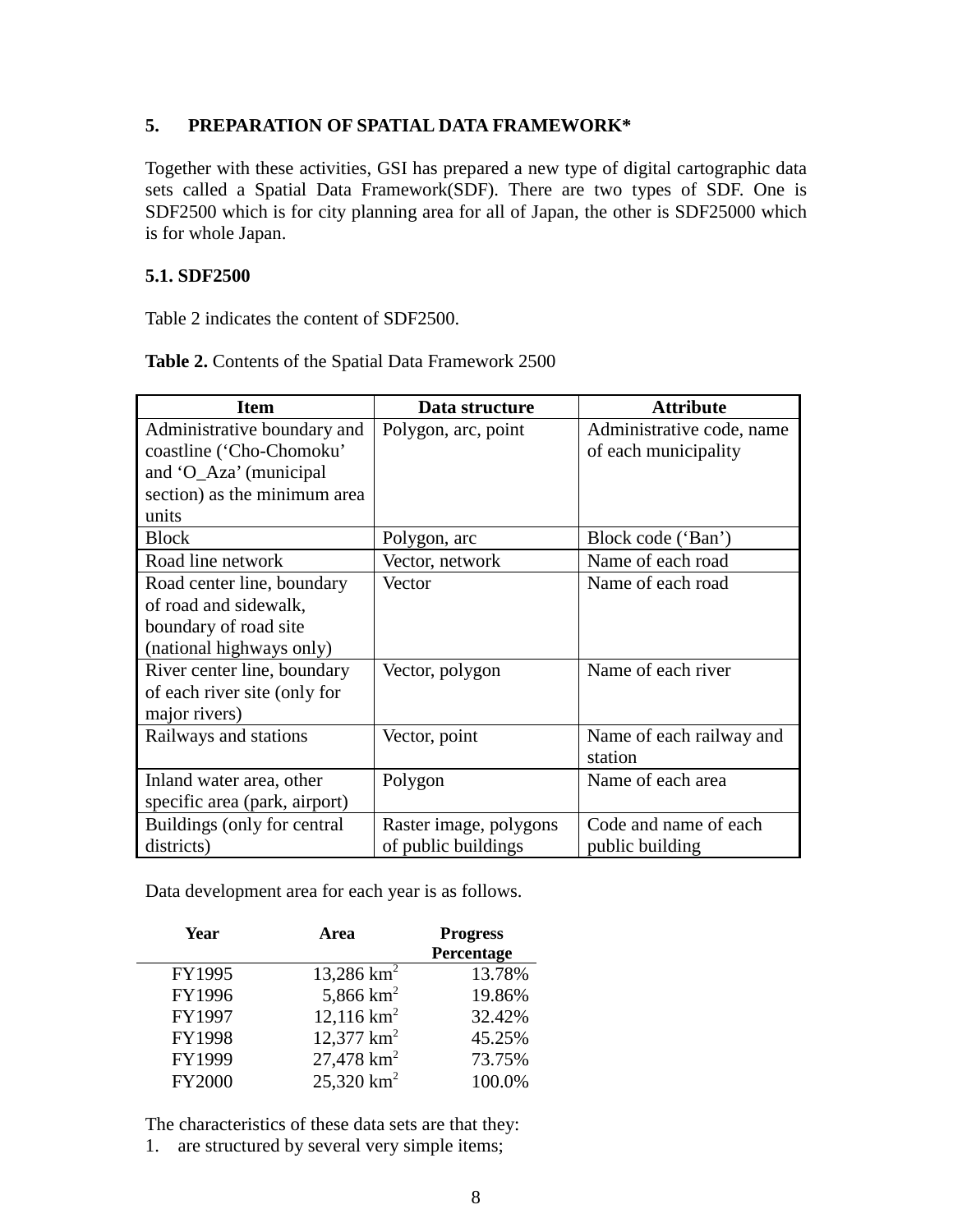- 2. distinguish each block as a polygon (suitable for address matching, only for some areas and not for all areas);
- 3. contain road network structure; and
- 4. can be used on a personal computer and easily transferred.

The data sources for these files are:

- 1. data converted from digital maps already held by GSI;
- 2. newly digitized data from the 1:2,500 base map for city planning which local governments keep; or
- 3. newly digitized data from the 1:500 map for road management held by some local offices of the MOC.

These data sets have been published from April 1997 for the use of unspecified individuals at an appropriate price, just as the Digital Map Series. They are also distributed free of charge to every local government that provided data sources. The whole planned area was covered in March 2001.

#### **5.2. SDF25000**

Table 3 indicates the content of SDF25000.

| <b>Item</b>                    | Data structure  | <b>Attribute</b>                        |
|--------------------------------|-----------------|-----------------------------------------|
| Administrative<br>boundary     | Polygon         | Administrative code, name of each       |
| and coastline                  |                 | municipality                            |
| Road center line network       | Vector, network | Width, bridge, tunnel, median strip,    |
|                                |                 | name of main road                       |
| Railways and stations          | Vector, network | Classification, bridge, tunnel, name of |
|                                |                 | each railway and station                |
| River center line network      | Vector, network | Direction, underground, name of each    |
|                                |                 | river                                   |
| Water front line               | Polygon         | Name of main lake                       |
| Grid height                    | Point           | Height                                  |
| points<br>Triangulation<br>and | Point           | Height                                  |
| bench marks                    |                 |                                         |
| Place name                     | Point           | Name and pronunciation of each place    |
| Public facilities              | Point           | Name and address of each facility       |

**Table 3.** Contents of the Spatial Data Framework 25000

Data development started in 2000 and is expected to complete in 2002. SDF25000 covers whole area of Japan and will be published from October of 2001.

#### **6. STANDARDIZATION OF GIS DATA**

#### **6.1. International standard**

International organization for standardization(ISO) started established Technical Committee for GIS standard(TC211) in 1994. TC211 has been continuing discussion on this issue. Japan participated in ISO/TC211 from the beginning of this activity and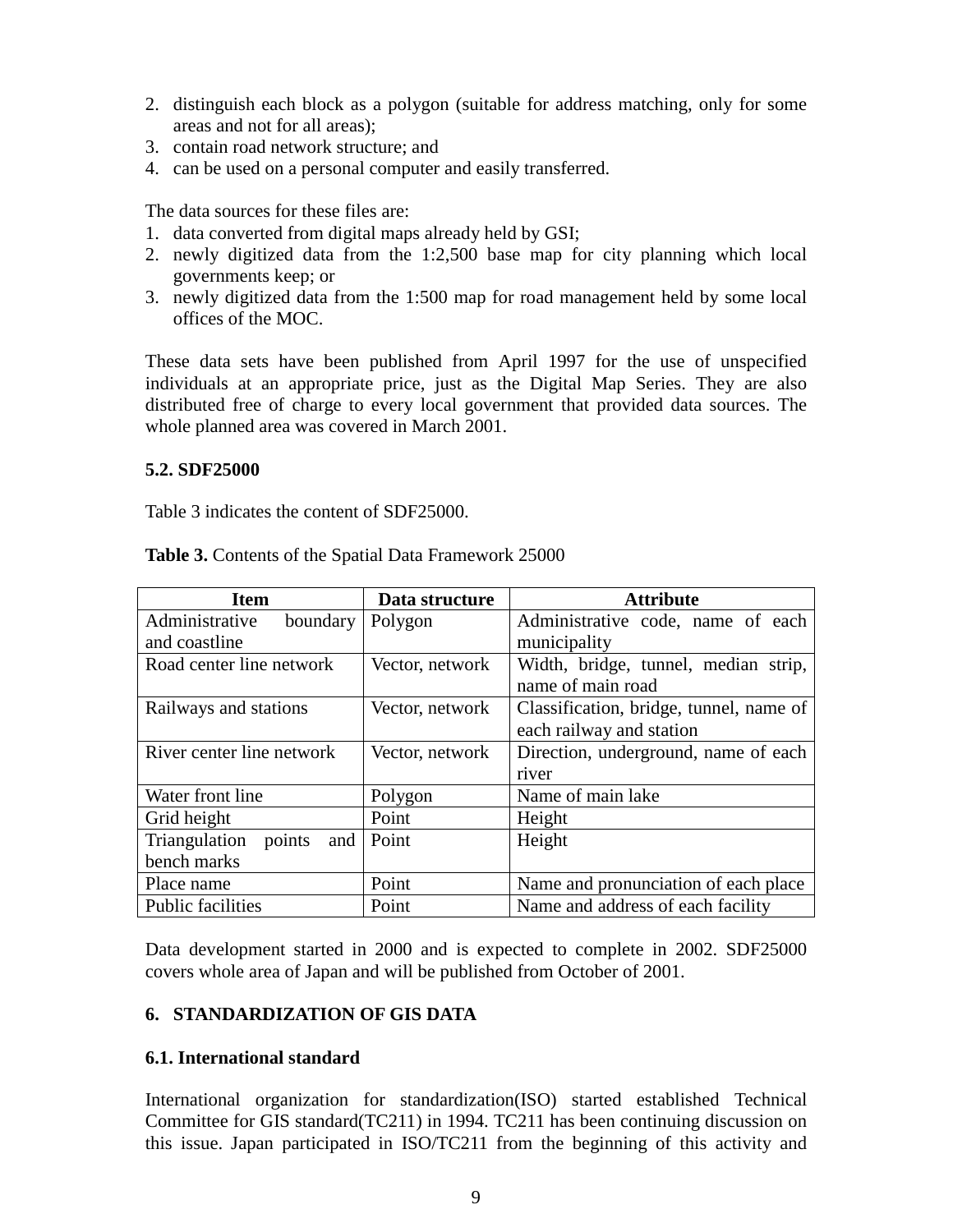contributed to the development of standards. The ninth plenary meeting was held in Kyoto on September 1999, and the twelfth plenary will be held in Lisbon on March 2001.

# **6.2. National Standard of Japan**

Based on the need to develop a GIS standard for Japan, which is in accordance with that of ISO/TC211, GSI started research on Japan's GIS standard in 1996. This research was also intended to provide a technical backbone for the Japanese SDI standard discussed by the Liaison Committee of the Government. Fifty-three private companies joined this three-year research project funded by the Ministry of Construction as one of the projects of the collaborative research program with the private sector. Two kinds of standards were developed through this research: spatial data exchange standard and spatial data development standard. Six working groups were established for the exchange standard to discuss 8 work items including data structure, data quality, georeferencing, metadata, and cataloguing. Spatial data development standard includes a guideline to develop specifications for spatial data development contracts. The final draft of the standard was developed at the end of FY 1998 and adopted as part of the NSDI Standards by the Government Liaison Committee.

After completion of the final draft in FY 1998, GSI and thirty three private companies entered into the second stage of this research activity. The goal of second stage is to refine the draft produced in FY 1998 and make it available in practical use. The guideline for a product specification of GIS data is also being developed in this second stage.

# **7. OTHER ACTIVITIES OF THE GEOGRAPHICAL SURVEY INSTITUTE**

# **7.1. Research on Development of Geographic Information Directory Database (GIDD)**

The Long-term Plan developed by the Government pointed out the necessity for National Spatial Data Infrastructure and specifies the need to establish a clearinghouse system for spatial data.

GSI has been developing a Geographic Information Directory Database (GIDD) as a five-year research project since April 1994. This database is designed to provide directory information (i.e., metadata) of spatial data through computer networks, and to become a clearinghouse node by developing a search environment of distributed databases.

The metadata standard, which is currently used in the GIDD, is developed as one of the work items of the Spatial Data Exchange Standard of "Research on GIS Standardization" described above. This standard can be considered as the Japanese localization of ISO/TC211 15046-15115 Metadata by making modifications on, for example, spatial reference, addressing, and language (i.e., Japanese).

A prototype of GIDD with limited search capability is now in the process of practical testing. This prototype provides 229 records, experimental metadata of Digital Map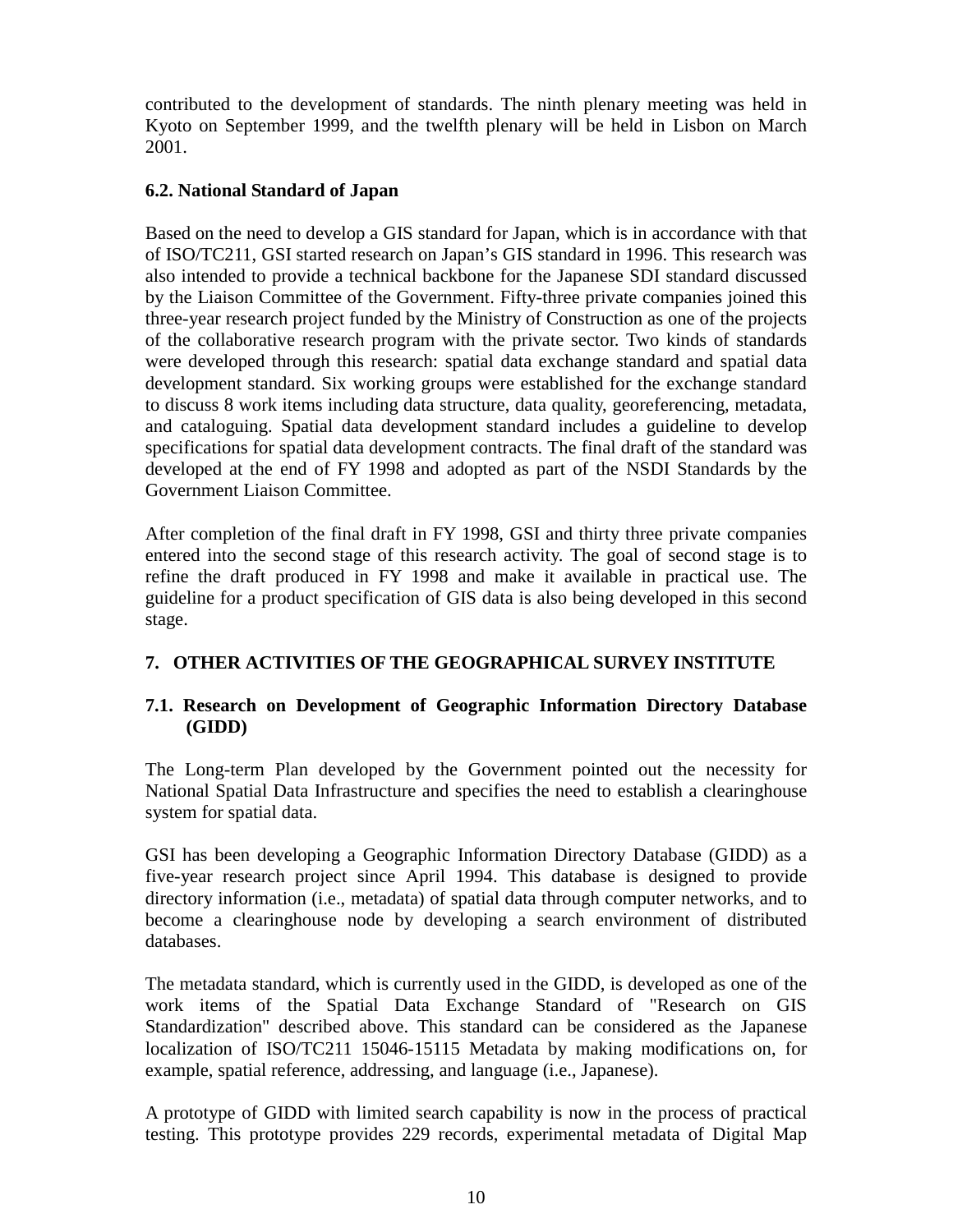10000 (Total) in Japan. GIDD has the ability to make a query using 12 attributes such as title, keyword, longitude, latitude, and producer as well as a combination of these attributes using logical operators. Retrieval result will be shown in a list of URL and we can retrieve metadata through WWW. The URL of GIDD is http://giddsurv.gsimc.go.jp/gidd/. Based on the result of these tests, we will enhance its search capability and support distributed environment.

## **7.2. 3D GIS Study with AUSLIG and the University of Adelaide**

This cooperative research, started in 1997, has two main purposes. One is to develop a precise three dimensional measurement system of urban features using an airborne laser. Compared with conventional photogrammetric methods, this system enables us to acquire 3D data with high spatial and temporal accuracy. GSI mainly takes charge of this study. The other, mainly pursued by the Australian side, is to develop an interactive 3D GIS model for urban planning. A prototype has been already created. This study aims to improve the user interface by embedding data and scientific models within the current 3D GIS environment to allow creation and then verification of urban planning scenarios in real time.

## **7.3 Clearing House**

A Clearing House is one of important tool for finding and using of geographic data. In Japan several organizations are developing their clearing house. GSI has developed its clearing house and opened it March 2000. The clearing house adopts Z39.50, so we can retrieve geographic data from sites located in many countries through this clearing house. The concept of this function is illustrated in Figure 1(next page).

# **8. CONCLUSION**

Development of geographic information infrastructure cannot be achieved without collaborative efforts by all the worldwide organizations and individuals concerned. We hope our experiences might be helpful for the development of geographic information infrastructure of other countries.

# **REFERENCE**

\*) Jun Sato, Disaster Management with Digital Map 2500 SDF, GIS ASIA PACIFIC, December 1997/January 1998, pp. 30-33.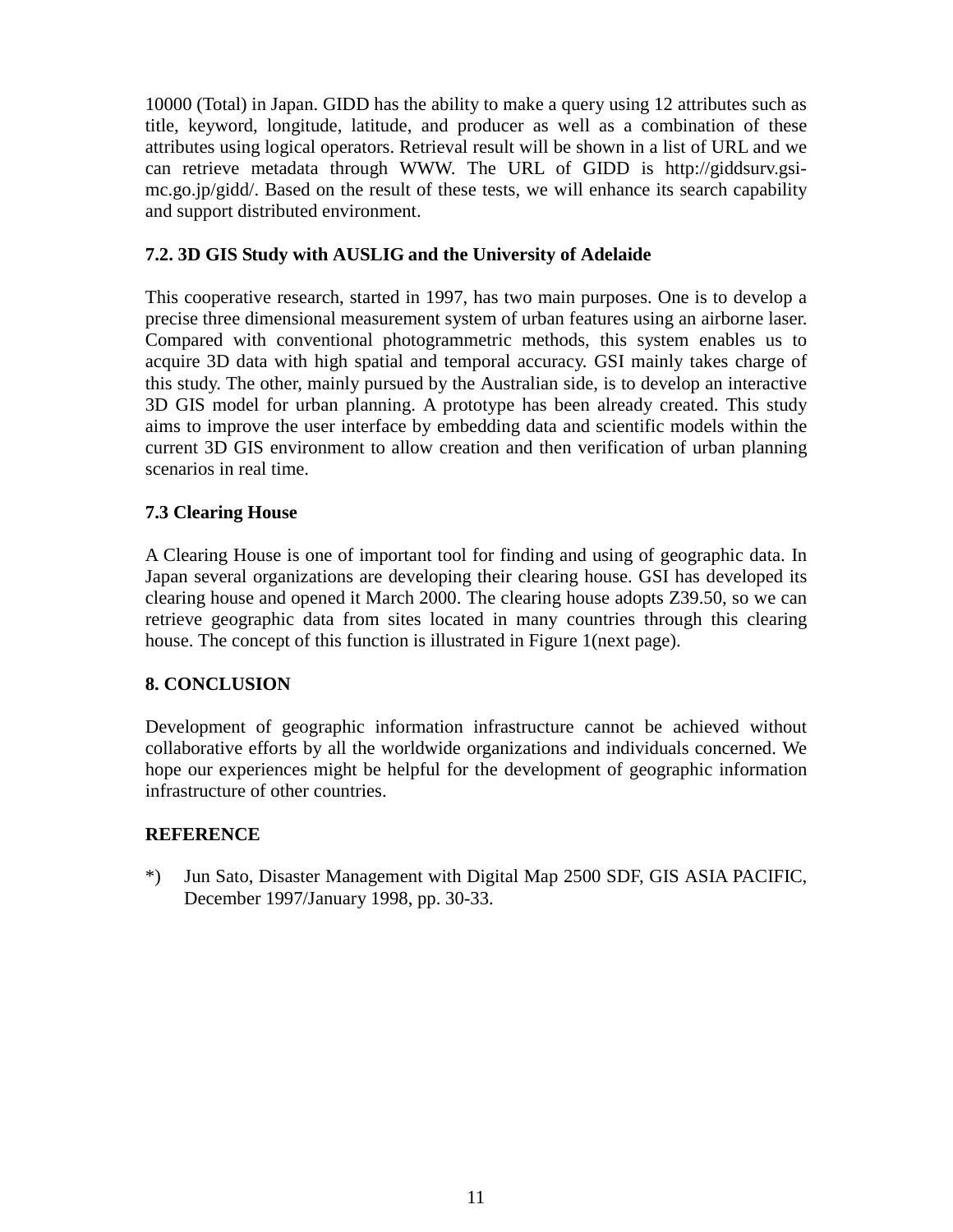# **CONTACT**

Kazuo Inaba Head of Planning Division, Topographic Department Geographical Survey Institute, Japan Hokugo 1 Tsukubashi Ibarakiken, 305-0811 JAPAN Tel. + 81 298 64 4841 Fax + 81 298 64 1803 Email: inaba@gsi.go.jp

Eiichi Tamura Deputy Head of Topographic Division, Topographic Department Geographical Survey Institute, Japan Hokugo 1 Tsukubashi Ibarakiken, 305-0811 JAPAN Tel. + 81 298 64 6895 Fax + 81 298 64 1803 Email: tam@gsi.go.jp

## **BIOGRAPHICAL NOTE**

Kazuo Inaba has graduated from Tokyo University in 1977 and entered into Geographical Survey Institute in 1979. He is now the Head of Planning Division, Topographic Department.

Eiichi Tamura has graduated from Tohoku University in 1991 and entered into Geographical Survey Institute in 1993. He is now Deputy Head of Topographic Division, Topographic Department.